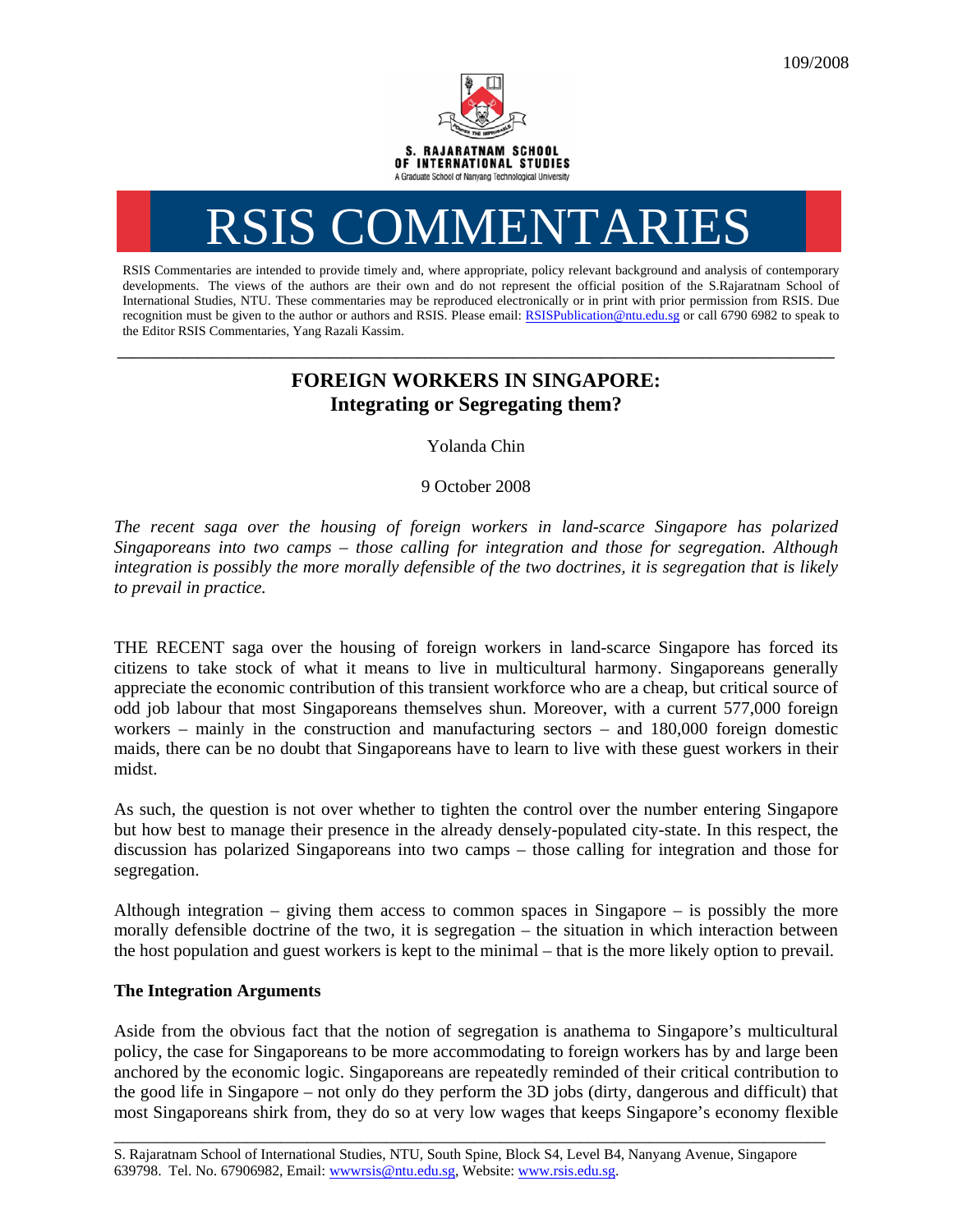and competitive, attracting business investments that in turn keeps Singapore's unemployment rate in check.

Appeals on humanitarian grounds have also highlighted the invaluable contributions of foreign workers to Singapore's thriving economy despite remaining marginalized and vulnerable to exploitation. In this respect, as beneficiaries of the fruits of their labour and sacrifice, Singaporeans have an ethical obligation to share their common spaces with foreign workers.

Moreover, many others also point to the irony that Singapore's meteoric rise from a sleepy fishing village to a thriving port city was built on the blood, sweat and tears of our immigrant forefathers, a significant number of whom came as penniless labourers with hopes of a better life for their dependents and themselves. They eventually sank their roots in Singapore soil and their descendents now form the core of the Singapore heartbeat. Hence Singaporeans intolerant of the foreign workers' presence have obviously forgotten their migrant roots, the argument goes.

#### **The Segregation Reality**

While the integration rhetoric makes for stirring speeches and inspiring national narratives, it is not likely to win over many from the segregation camp. This is because it does not address the deeper issue at hand – the good life enjoyed by Singaporeans is premised to a large degree on the unequal treatment of the foreign worker community.

An obstacle to the genuine integration of foreign workers lies in Singapore's utilitarian immigration policy that evaluates a foreigner's worth based on his usefulness for business. Consequently, foreign workers satisfy this criterion by accepting low wages and skeletal rights to keep business operation costs competitive. They are thus allowed to enter the country to work.

However, this also means that from the get-go, they do not enter on an equal footing. This is because the very provisions that qualify them in the first place are the very same ones that undermine their odds for sustaining the level of affluence that will allow them to interact with the majority of Singaporeans as equals. As a result, policy dictates that their presence be regarded as temporary in anticipation of the challenges to integrating them fully into Singapore society.

Following from this, it is arguably a tall order to expect the relationship between Singaporeans and the foreign worker community to be anything deeper than that between a consumer and service provider respectively, to be terminated once the business transaction is completed. To alter this relationship will in turn undermine the very economic grounds on which they are allowed to enter our shores to begin with. Hence, from a cost-benefit analysis standpoint, it does not make sense for both parties to invest in forging any enduring and meaningful relationships.

#### **Shared values and economic policy**

In sum, the integrationists cannot depend on humanitarian rhetoric alone to win over those who advocate segregation. This is because the problem does not lie in the lack of compassion among Singaporeans for the underprivileged – the consistently generous donations of Singaporeans to various charities bear testament to this.

Rather, the deeper issue that needs to be addressed is the grim reality that the affluence Singaporeans enjoy today is to no small degree indebted to the unequal treatment of the low and unskilled temporary workforce. Acknowledging this inequality not only requires Singaporeans to take a long hard look at their shared values, the logical course of action that follows may entail Singaporeans to compromise the material comforts they are already accustomed to.